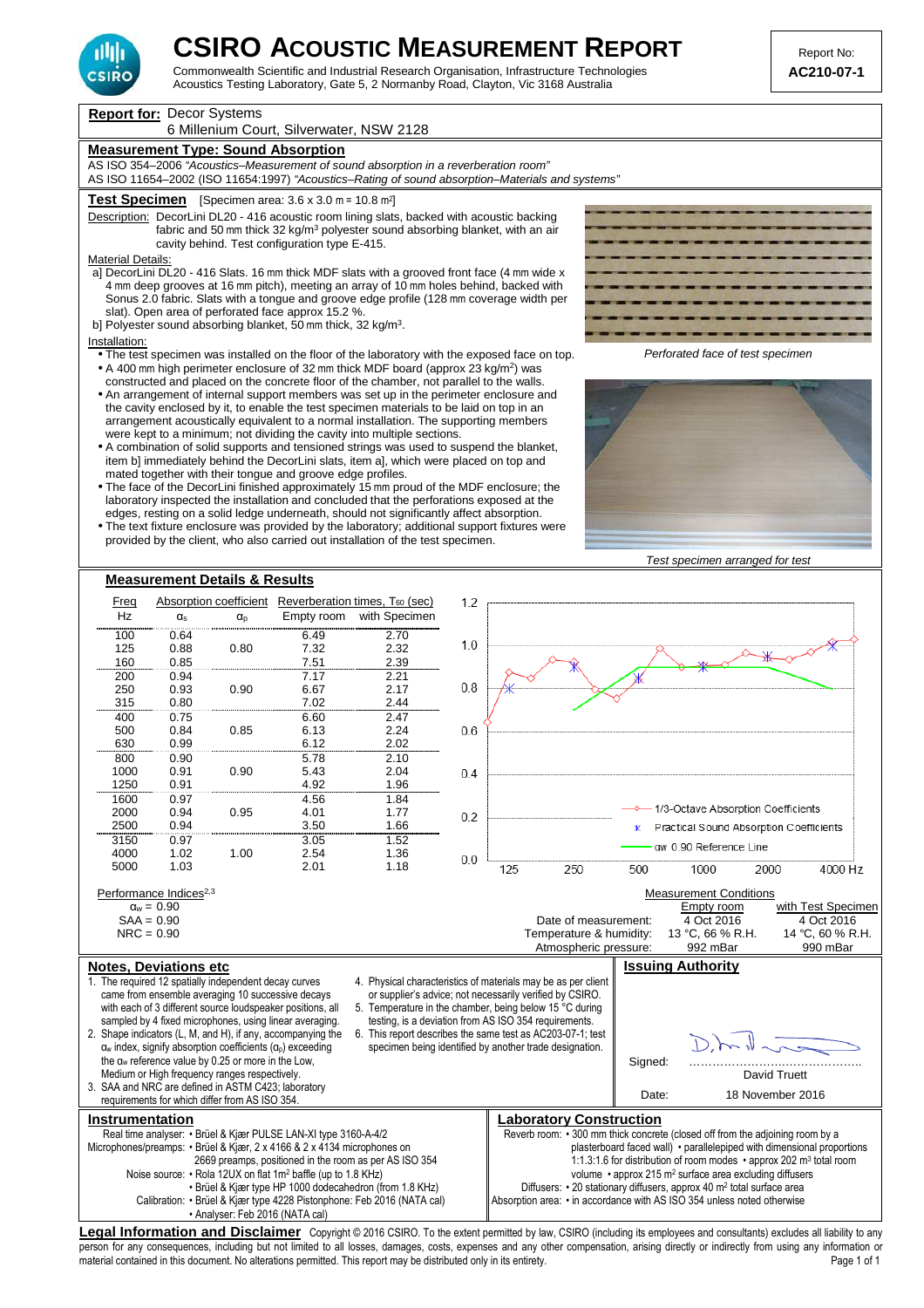

Commonwealth Scientific and Industrial Research Organisation, Infrastructure Technologies **AC210-01-1**  Acoustics Testing Laboratory, Gate 5, 2 Normanby Road, Clayton, Vic 3168 Australia

**Report for:** Decor Systems

## 6 Millenium Court, Silverwater, NSW 2128

## **Measurement Type: Sound Absorption**

AS ISO 354–2006 "Acoustics–Measurement of sound absorption in a reverberation room" AS ISO 11654–2002 (ISO 11654:1997) "Acoustics–Rating of sound absorption–Materials and systems"

### **Test Specimen** [Specimen area: 3.6 x 3.0 m = 10.8 m<sup>2</sup> ]

Description: DecorLini DL10 - 280 acoustic room lining slats, backed with acoustic backing fabric, with an air cavity behind. Test configuration type E-105.

## Material Details:

• DecorLini DL10 - 280 Slats. 16 mm thick MDF slats with a grooved front face (2 mm wide x 4 mm deep grooves at 8 mm pitch), meeting an array of 10 mm holes behind, backed with Sonus 2.0 fabric. Slats with a tongue and groove edge profile (128 mm coverage width per slat). Open area of perforated face approx 7.7 %.

#### Installation:

- The test specimen was installed on the floor of the laboratory with the exposed face on top. • A 100 mm high perimeter enclosure of 32 mm thick MDF board (approx 23 kg/m<sup>2</sup>) was
- constructed and placed on the concrete floor of the chamber, not parallel to the walls.
- An arrangement of internal support members was set up in the perimeter enclosure and the cavity enclosed by it, to enable the test specimen material to be laid on top in an arrangement acoustically equivalent to a normal installation. The supporting members were kept to a minimum; not dividing the cavity into multiple sections.
- The DecorLini slats were placed on top of the supports and mated together with their tongue and groove edge profiles.
- The face of the DecorLini finished approximately 5 mm proud of the MDF enclosure; the laboratory inspected the installation and concluded that the perforations exposed at the edges, resting on a solid ledge underneath, should not significantly affect absorption.
- The text fixture enclosure was provided by the laboratory; additional support fixtures were provided by the client, who also carried out installation of the test specimen.



Perforated face of test specimen



Test specimen arranged for test



person for any consequences, including but not limited to all losses, damages, costs, expenses and any other compensation, arising directly or indirectly from using any information or material contained in this document. No alterations permitted. This report may be distributed only in its entirety.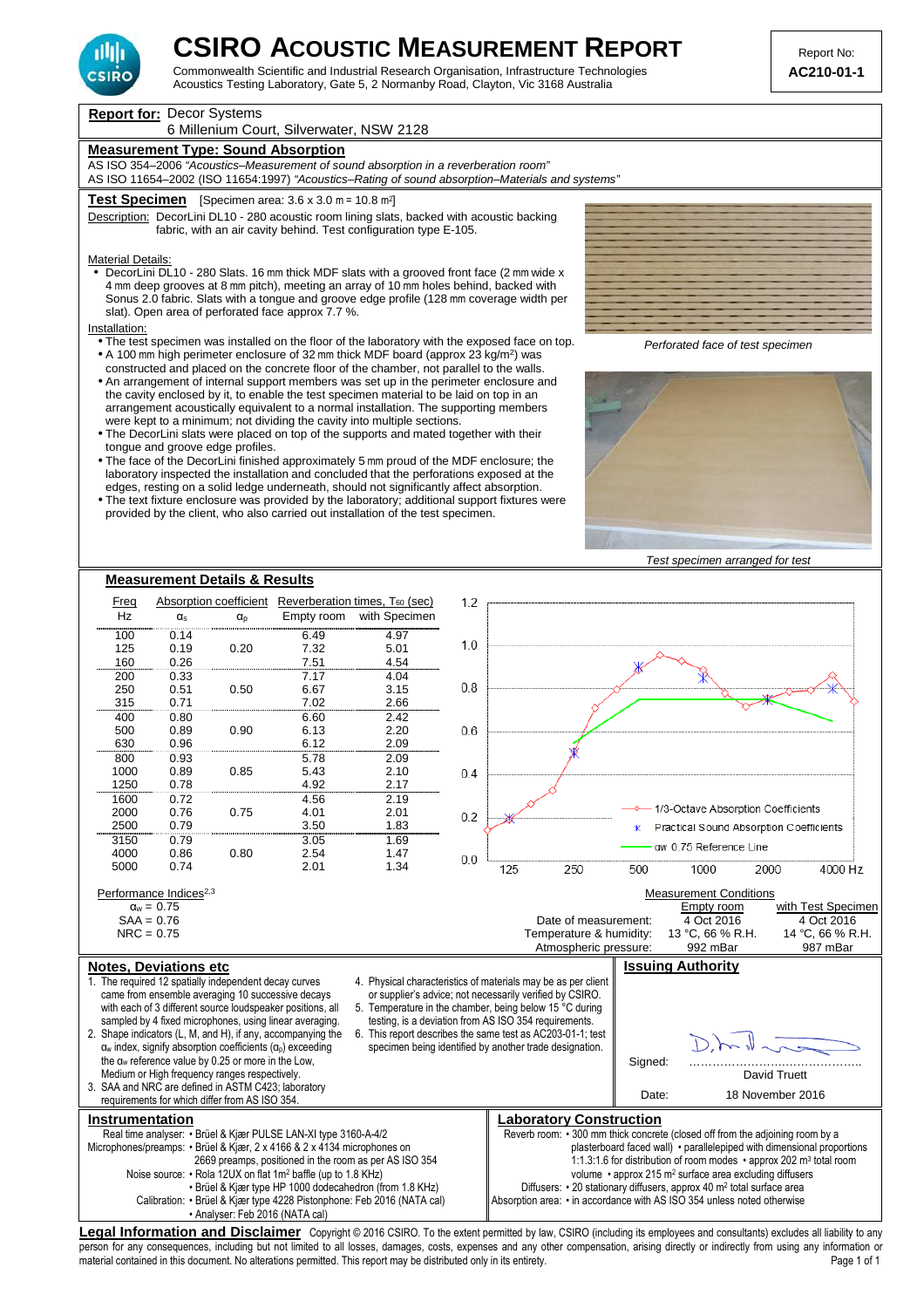

Commonwealth Scientific and Industrial Research Organisation, Infrastructure Technologies **AC210-02-1**  Acoustics Testing Laboratory, Gate 5, 2 Normanby Road, Clayton, Vic 3168 Australia

**Report for:** Decor Systems 6 Millenium Court, Silverwater, NSW 2128 **Measurement Type: Sound Absorption** AS ISO 354–2006 "Acoustics–Measurement of sound absorption in a reverberation room" AS ISO 11654–2002 (ISO 11654:1997) "Acoustics–Rating of sound absorption–Materials and systems" **Test Specimen** [Specimen area: 3.6 x 3.0 m = 10.8 m<sup>2</sup> ] Description: DecorLini DL36 - 432 acoustic room lining slats, backed with acoustic backing fabric, with an air cavity behind. Test configuration type E-105. Material Details: • DecorLini DL36 - 432 Slats. 16 mm thick MDF slats with a grooved front face (4 mm wide x 4 mm deep grooves at 32 mm pitch), meeting an array of 10 mm holes behind, backed with Sonus 2.0 fabric. Slats with a tongue and groove edge profile (128 mm coverage width per slat). Open area of perforated face approx 7.6 %. Installation: • The test specimen was installed on the floor of the laboratory with the exposed face on top. • A 100 mm high perimeter enclosure of 32 mm thick MDF board (approx 23 kg/m<sup>2</sup>) was constructed and placed on the concrete floor of the chamber, not parallel to the walls. Perforated face of test specimen • An arrangement of internal support members was set up in the perimeter enclosure and the cavity enclosed by it, to enable the test specimen material to be laid on top in an arrangement acoustically equivalent to a normal installation. The supporting members were kept to a minimum; not dividing the cavity into multiple sections. • The DecorLini slats were placed on top of the supports and mated together with their tongue and groove edge profiles. • The face of the DecorLini finished approximately 5 mm proud of the MDF enclosure; the laboratory inspected the installation and concluded that the perforations exposed at the edges, resting on a solid ledge underneath, should not significantly affect absorption. • The text fixture enclosure was provided by the laboratory; additional support fixtures were provided by the client, who also carried out installation of the test specimen. Test specimen arranged for test **Measurement Details & Results** Freq Absorption coefficient Reverberation times,  $T_{60}$  (sec)  $12$ Hz  $\alpha_s$   $\alpha_p$  Empty room with Specimen 100 0.22 6.49 4.42  $1<sub>0</sub>$  125 0.27 0.25 7.32 4.44 160 0.30 7.51 4.32 200 0.43 7.17 3.54  $08$  250 0.56 0.60 6.67 3.00 315 0.81 7.02 2.44 400 0.77 6.60 2.47  $06$  500 0.89 0.85 6.13 2.19 630 0.89 6.12 2.18 800 0.79 5.78 2.31  $0<sub>4</sub>$  1000 0.70 0.70 5.43 2.41 1250 0.62 4.92 2.46 1600 0.54 4.56 2.53 1/3-Octave Absorption Coefficients 2000 0.49 0.50 4.01 2.43  $0.2$ Practical Sound Absorption Coefficients 2500 0.51 3.50 2.20 3150 0.48 3.05 2.05 aw 0.60 Reference Line 4000 0.55 0.50 2.54 1.74  $0<sub>0</sub>$ 125 250 500 1000 2000 4000 Hz 5000 0.54 2.01 1.47 Performance Indices<sup>2,3</sup><br> $\alpha_w = 0.60$  (M) Measurement Conditions<br>Empty room  $\alpha_w = 0.60$  (M)  $\alpha_w = 0.60$  (M)  $\alpha_w = 0.60$  (M)  $\alpha_w = 0.60$  (M)  $\alpha_w = 0.60$  (M)  $\alpha_w = 0.60$  (M)  $\alpha_w = 0.60$  (M)  $\alpha_w = 0.60$  (M)  $\alpha_w = 0.60$  (M)  $\alpha_w = 0.60$  (M)  $\alpha_w = 0.60$  (M)  $\alpha_w = 0.60$  (M)  $\alpha_w = 0.60$  (M)  $\alpha_w = 0.60$  (  $SAA = 0.67$ <br>  $NRC = 0.65$ <br>  $NRC = 0.65$ <br>  $S/A = 0.65$ <br>  $S/A = 0.65$ <br>  $T$   $T$   $S$   $R$ .  $T$   $T$   $S$   $R$ .  $T$ Temperature & humidity: 13 °C, 66 % R.H. 14 °C, 71 % R.<br>Atmospheric pressure: 992 mBar 987 mBar Atmospheric pressure: **Notes, Deviations etc Issuing Authority** 1. The required 12 spatially independent decay curves 4. Physical characteristics of materials may be as per client came from ensemble averaging 10 successive decays or supplier's advice; not necessarily verified by CSIRO. with each of 3 different source loudspeaker positions, all 5. Temperature in the chamber, being below 15 °C during sampled by 4 fixed microphones, using linear averaging. testing, is a deviation from AS ISO 354 requirements. 2. Shape indicators (L, M, and H), if any, accompanying the 6. This report describes the same test as AC203-02-1;  $\alpha_w$  index, signify absorption coefficients  $(\alpha_o)$  exceeding specimen being identified by another trade designation. the αw reference value by 0.25 or more in the Low, Signed: Medium or High frequency ranges respectively. David Truett 3. SAA and NRC are defined in ASTM C423; laboratory Date: 18 November 2016 requirements for which differ from AS ISO 354. **Instrumentation Laboratory Construction Laboratory Construction** Real time analyser: • Brüel & Kjær PULSE LAN-XI type 3160-A-4/2 Reverb room: • 300 mm thick concrete (closed off from the adjoining room by a plasterboard faced wall) • parallelepiped with dimensional proportions Microphones/preamps: • Brüel & Kjær, 2 x 4166 & 2 x 4134 microphones on 2669 preamps, positioned in the room as per AS ISO 354 1:1.3:1.6 for distribution of room modes • approx 202 m<sup>3</sup> total room Noise source: • Rola 12UX on flat 1m<sup>2</sup> baffle (up to 1.8 KHz) volume • approx 215 m<sup>2</sup> surface area excluding diffusers • Brüel & Kjær type HP 1000 dodecahedron (from 1.8 KHz) Diffusers: • 20 stationary diffusers, approx 40 m<sup>2</sup> total surface area Calibration: • Brüel & Kjær type 4228 Pistonphone: Feb 2016 (NATA cal) Absorption area: • in accordance with AS ISO 354 unless noted otherwise • Analyser: Feb 2016 (NATA cal)

Legal Information and Disclaimer Copyright © 2016 CSIRO. To the extent permitted by law, CSIRO (including its employees and consultants) excludes all liability to any person for any consequences, including but not limited to all losses, damages, costs, expenses and any other compensation, arising directly or indirectly from using any information or material contained in this document. No alterations permitted. This report may be distributed only in its entirety.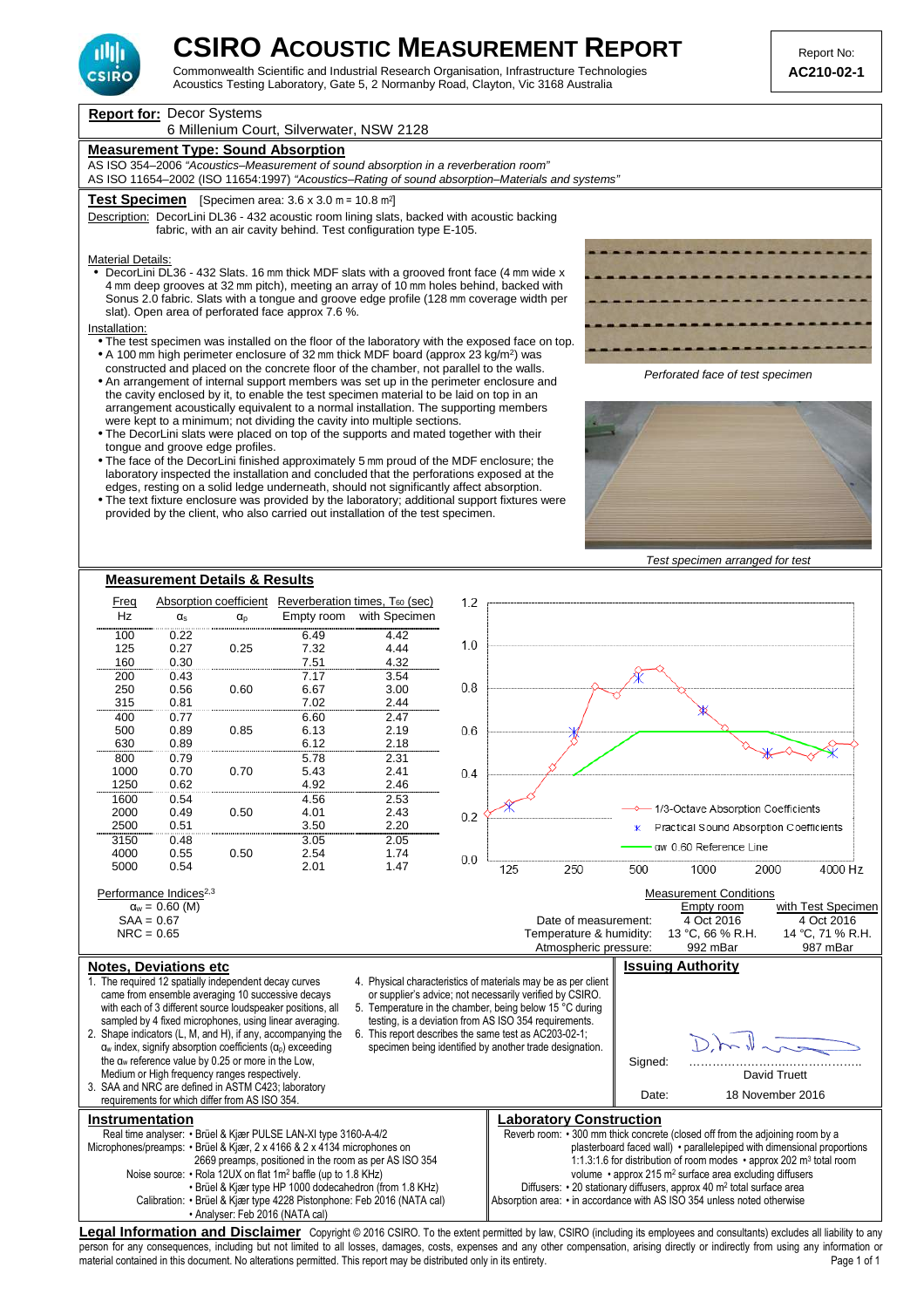

Commonwealth Scientific and Industrial Research Organisation, Infrastructure Technologies **AC210-03-1**  Acoustics Testing Laboratory, Gate 5, 2 Normanby Road, Clayton, Vic 3168 Australia

**Report for:** Decor Systems

## 6 Millenium Court, Silverwater, NSW 2128

## **Measurement Type: Sound Absorption**

AS ISO 354–2006 "Acoustics–Measurement of sound absorption in a reverberation room" AS ISO 11654–2002 (ISO 11654:1997) "Acoustics–Rating of sound absorption–Materials and systems"

## **Test Specimen** [Specimen area: 3.6 x 3.0 m = 10.8 m<sup>2</sup> ]

Description: DecorLini DL20 - 416 acoustic room lining slats, backed with acoustic backing fabric, with an air cavity behind. Test configuration type E-105.

## Material Details:

• DecorLini DL20 - 416 Slats. 16 mm thick MDF slats with a grooved front face (4 mm wide x 4 mm deep grooves at 16 mm pitch), meeting an array of 10 mm holes behind, backed with Sonus 2.0 fabric. Slats with a tongue and groove edge profile (128 mm coverage width per slat). Open area of perforated face approx 15.2 %.

#### Installation:

- The test specimen was installed on the floor of the laboratory with the exposed face on top. • A 100 mm high perimeter enclosure of 32 mm thick MDF board (approx 23 kg/m<sup>2</sup>) was
- constructed and placed on the concrete floor of the chamber, not parallel to the walls.
- An arrangement of internal support members was set up in the perimeter enclosure and the cavity enclosed by it, to enable the test specimen material to be laid on top in an arrangement acoustically equivalent to a normal installation. The supporting members were kept to a minimum; not dividing the cavity into multiple sections.
- The DecorLini slats were placed on top of the supports and mated together with their tongue and groove edge profiles.
- The face of the DecorLini finished approximately 5 mm proud of the MDF enclosure; the laboratory inspected the installation and concluded that the perforations exposed at the edges, resting on a solid ledge underneath, should not significantly affect absorption.
- The text fixture enclosure was provided by the laboratory; additional support fixtures were provided by the client, who also carried out installation of the test specimen.



Perforated face of test specimen



Test specimen arranged for test



person for any consequences, including but not limited to all losses, damages, costs, expenses and any other compensation, arising directly or indirectly from using any information or material contained in this document. No alterations permitted. This report may be distributed only in its entirety.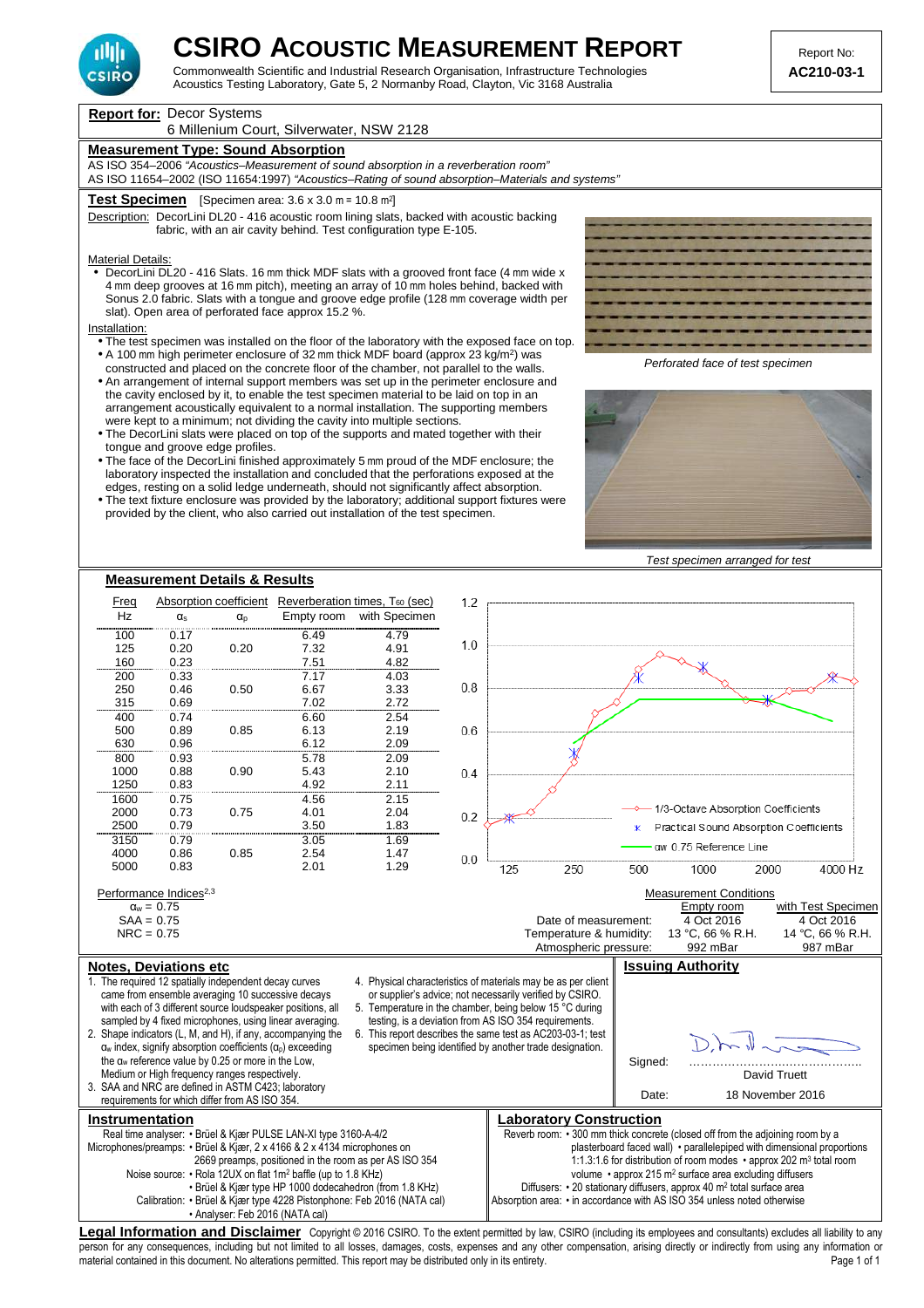

Commonwealth Scientific and Industrial Research Organisation, Infrastructure Technologies **AC210-04-1**  Acoustics Testing Laboratory, Gate 5, 2 Normanby Road, Clayton, Vic 3168 Australia

**Report for:** Decor Systems

## 6 Millenium Court, Silverwater, NSW 2128

## **Measurement Type: Sound Absorption**

AS ISO 354–2006 "Acoustics–Measurement of sound absorption in a reverberation room" AS ISO 11654–2002 (ISO 11654:1997) "Acoustics–Rating of sound absorption–Materials and systems"

### **Test Specimen** [Specimen area: 3.6 x 3.0 m = 10.8 m<sup>2</sup> ]

Description: DecorLini DL10 - 280 acoustic room lining slats, backed with acoustic backing fabric and 50 mm thick 32 kg/m<sup>3</sup> polyester sound absorbing blanket, with an air cavity behind. Test configuration type E-105.

Material Details:

- a] DecorLini DL10 280 Slats. 16 mm thick MDF slats with a grooved front face (2 mm wide x 4 mm deep grooves at 8 mm pitch), meeting an array of 10 mm holes behind, backed with Sonus 2.0 fabric. Slats with a tongue and groove edge profile (128 mm coverage width per slat). Open area of perforated face approx 7.7 %.
- b] Polyester sound absorbing blanket, 50 mm thick, 32 kg/m<sup>3</sup>.

#### Installation:

- The test specimen was installed on the floor of the laboratory with the exposed face on top.  $\bullet$  A 100 mm high perimeter enclosure of 32 mm thick MDF board (approx 23 kg/m<sup>2</sup>) was
- constructed and placed on the concrete floor of the chamber, not parallel to the walls. • An arrangement of internal support members was set up in the perimeter enclosure and the cavity enclosed by it, to enable the test specimen materials to be laid on top in an arrangement acoustically equivalent to a normal installation. The supporting members were kept to a minimum; not dividing the cavity into multiple sections.
- A combination of solid supports and tensioned strings was used to suspend the blanket, item b] immediately behind the DecorLini slats, item a], which were placed on top and mated together with their tongue and groove edge profiles.
- The face of the DecorLini finished approximately 5 mm proud of the MDF enclosure; the laboratory inspected the installation and concluded that the perforations exposed at the edges, resting on a solid ledge underneath, should not significantly affect absorption.
- The text fixture enclosure was provided by the laboratory; additional support fixtures were provided by the client, who also carried out installation of the test specimen.



Perforated face of test specimen



Test specimen arranged for test



person for any consequences, including but not limited to all losses, damages, costs, expenses and any other compensation, arising directly or indirectly from using any information or material contained in this document. No alterations permitted. This report may be distributed only in its entirety.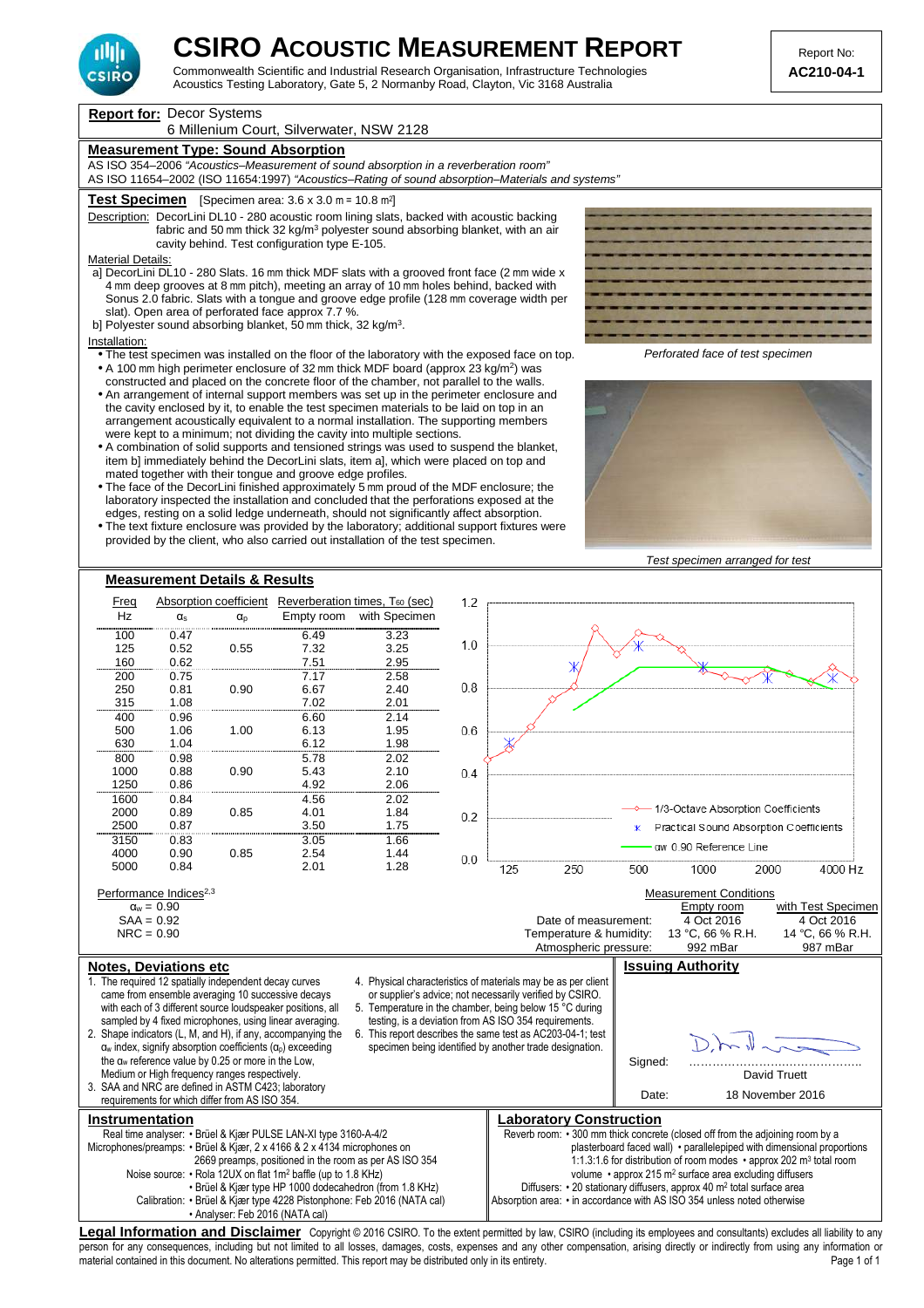

Commonwealth Scientific and Industrial Research Organisation, Infrastructure Technologies **AC210-05-1**  Acoustics Testing Laboratory, Gate 5, 2 Normanby Road, Clayton, Vic 3168 Australia

**Report for:** Decor Systems

6 Millenium Court, Silverwater, NSW 2128

## **Measurement Type: Sound Absorption**

AS ISO 354–2006 "Acoustics–Measurement of sound absorption in a reverberation room" AS ISO 11654–2002 (ISO 11654:1997) "Acoustics–Rating of sound absorption–Materials and systems"

### **Test Specimen** [Specimen area: 3.6 x 3.0 m = 10.8 m<sup>2</sup> ]

Description: DecorLini DL10 - 280 acoustic room lining slats, backed with acoustic backing fabric, with an air cavity behind. Test configuration type E-415.

## Material Details:

• DecorLini DL10 - 280 Slats. 16 mm thick MDF slats with a grooved front face (2 mm wide x 4 mm deep grooves at 8 mm pitch), meeting an array of 10 mm holes behind, backed with Sonus 2.0 fabric. Slats with a tongue and groove edge profile (128 mm coverage width per slat). Open area of perforated face approx 7.7 %.

#### Installation:

- The test specimen was installed on the floor of the laboratory with the exposed face on top. • A 400 mm high perimeter enclosure of 32 mm thick MDF board (approx 23 kg/m<sup>2</sup>) was
- constructed and placed on the concrete floor of the chamber, not parallel to the walls.
- An arrangement of internal support members was set up in the perimeter enclosure and the cavity enclosed by it, to enable the test specimen material to be laid on top in an arrangement acoustically equivalent to a normal installation. The supporting members were kept to a minimum; not dividing the cavity into multiple sections.
- The DecorLini slats were placed on top of the supports and mated together with their tongue and groove edge profiles.
- The face of the DecorLini finished approximately 15 mm proud of the MDF enclosure; the laboratory inspected the installation and concluded that the perforations exposed at the edges, resting on a solid ledge underneath, should not significantly affect absorption.
- The text fixture enclosure was provided by the laboratory; additional support fixtures were provided by the client, who also carried out installation of the test specimen.



Perforated face of test specimen







material contained in this document. No alterations permitted. This report may be distributed only in its entirety.